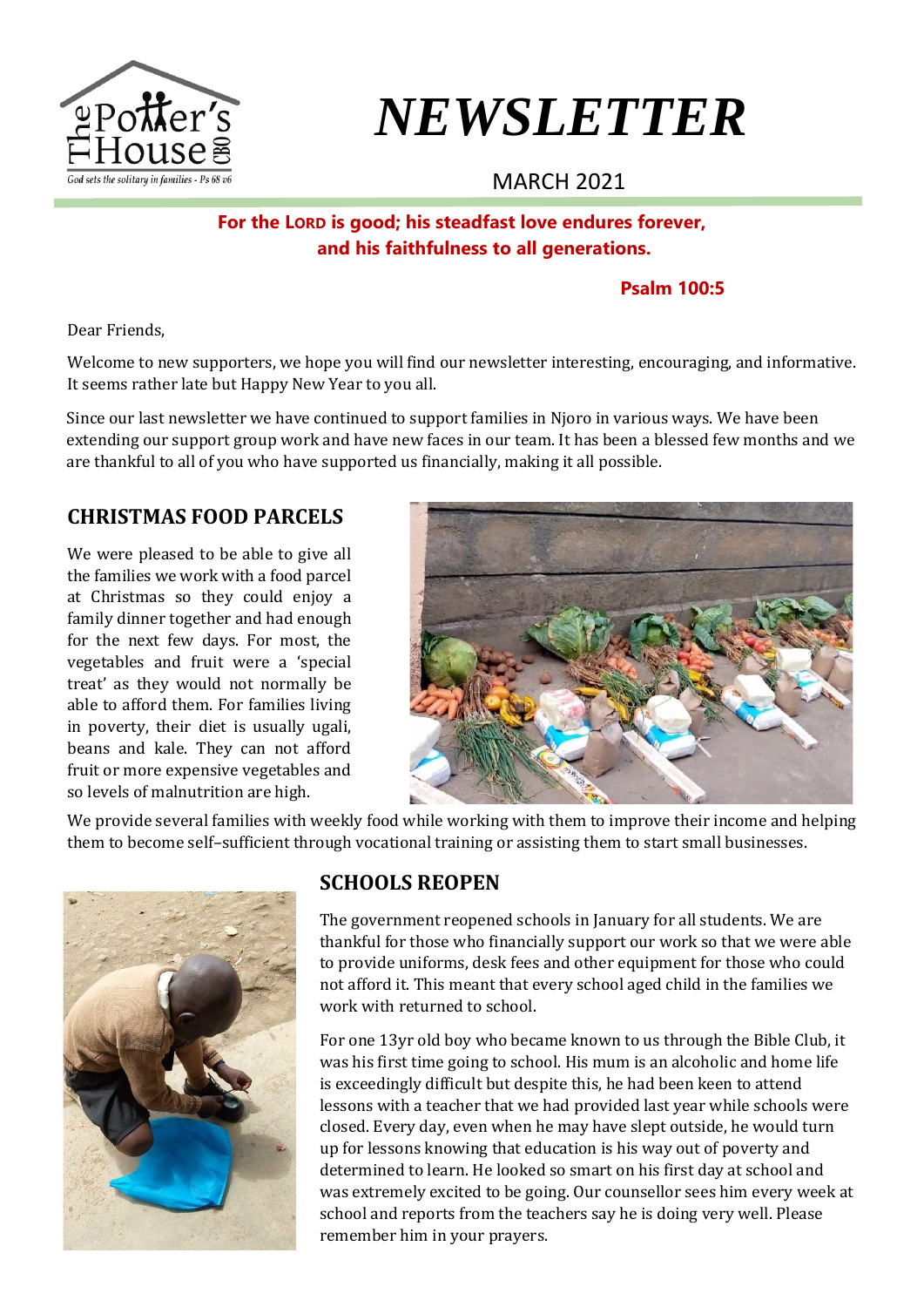

*The Potter's House team. Left to right: Beatrice, Gladys, Alice, Beth*

#### **DISABILITY SUPPORT GROUP**

The new year brought a new face to the team and we were blessed to be able to welcome Gladys in the role of group facilitator working one day a week. Gladys has personal experience of caring for children with disabilities and has successfully been running the support group in her area, which now has over 50 members.

Gladys role includes identifying those with disabilities in the different areas and bringing them together to start a disability support group. Once started, she will help them to organise themselves, register the group and plan meetings until they are stable. Being part of a registered group not only gives emotional support but allows members to access any government help available that is only given to groups and we can help individuals apply for their disability cards so they can claim government financial support.

The first few weeks were challenging for Gladys as she started in a very rural area where finding people is difficult. However, over the last few weeks word about the new group has got around and last week 27 people turned up! The new members are excited about the group with several saying they had never heard of anything like it before nor had anyone ever come to them with such ideas, so they felt like they, "*have been living like forgotten people".* 

#### **PARENT SUPPORT GROUP**

Many of the parents we support had traumatic childhoods and lacked parental guidance while growing up. Now parents themselves, we see history is repeating itself and so each week, during the parent support group meetings, Beatrice has been leading them through a Positive Parenting Course to help them better understand a child's needs and how best to provide a supportive and loving home for their children. We are really encouraged by the impact it has had already. Here are a few quotes from parents when asked if the course had helped them or caused them to change how they parent in any way.

*"We need to learn and know where our child spends the day and with who, as that's when they are introduced to different negative behaviours."*

*"I used to get upset and hit the children but now I wait to cool down before I talk to them."*

*"Don't hit or beat your child who has done something wrong, correct him or her in love."*

*"I learnt about different personalities that children have and the importance of bringing up children while telling them God's word."*

*"If I talk politely to my son, he says the truth unlike before when I used to shout, and he got frightened and would start shaking and lying to me."*

Beating children is an accepted form of punishment in Njoro and so we are thankful that through the parenting course, relationships within the family home are improving and we are making homes safer for children.